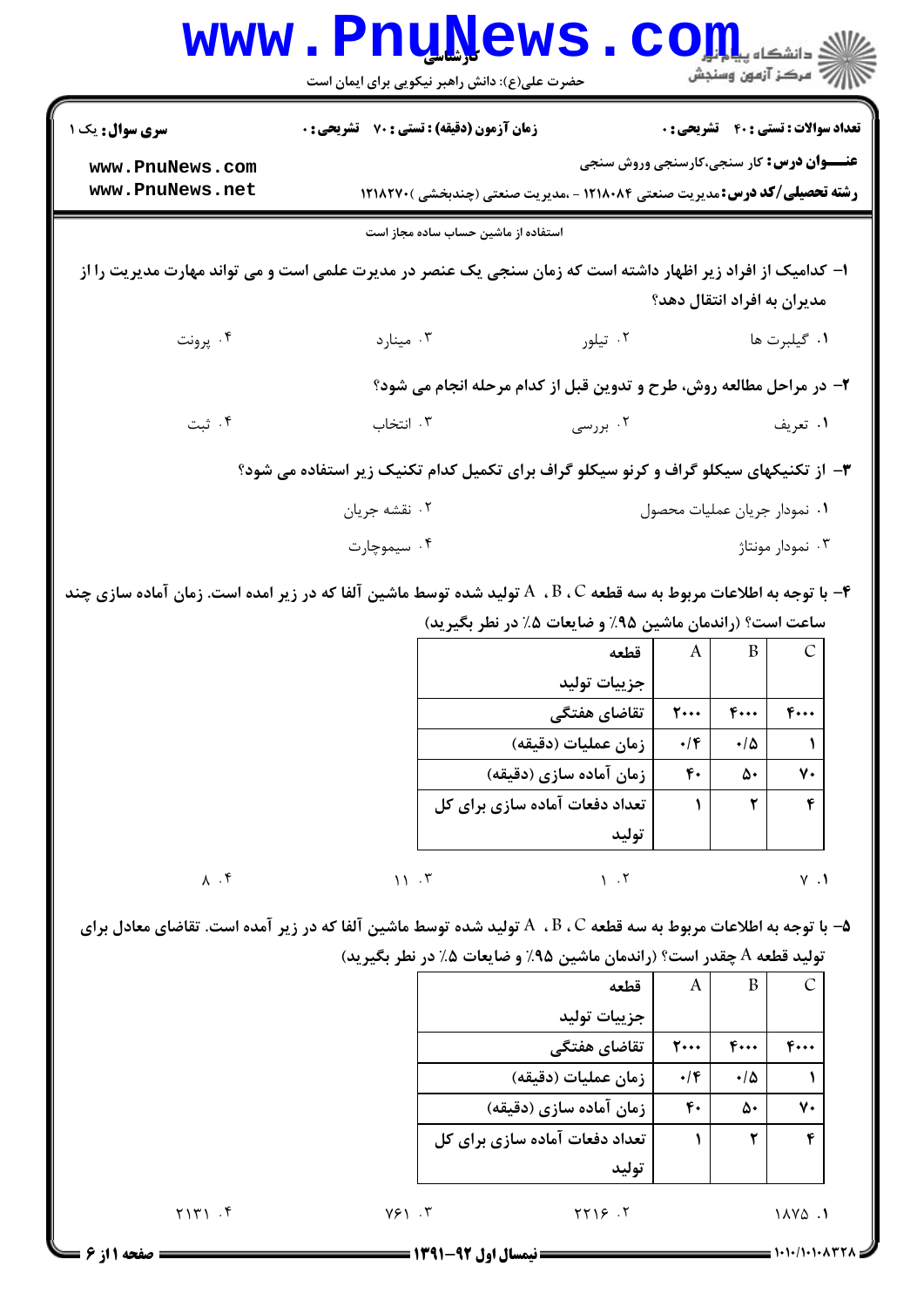|                                                                                                                         | <b>www.PnuNews</b><br>حضرت علی(ع): دانش راهبر نیکویی برای ایمان است                               |                                                                                    |                                                                          |                |      | أأأ مركز آزمون وسنجش                         |  |
|-------------------------------------------------------------------------------------------------------------------------|---------------------------------------------------------------------------------------------------|------------------------------------------------------------------------------------|--------------------------------------------------------------------------|----------------|------|----------------------------------------------|--|
| <b>سری سوال :</b> ۱ یک                                                                                                  | <b>زمان آزمون (دقیقه) : تستی : 70 ٪ تشریحی : 0</b>                                                |                                                                                    |                                                                          |                |      | <b>تعداد سوالات : تستی : 40 - تشریحی : 0</b> |  |
| www.PnuNews.com<br>www.PnuNews.net                                                                                      |                                                                                                   | <b>رشته تحصیلی/کد درس:</b> مدیریت صنعتی ۱۲۱۸۰۸۴ - ،مدیریت صنعتی (چندبخشی )۲۱۸۲۷۰ ۱ | <b>عنـــوان درس:</b> کار سنجي،کارسنجي وروش سنجي                          |                |      |                                              |  |
| با توجه به اطلاعات مربوط به سه قطعه A  ، B ، C توليد شده توسط ماشين آلفا كه در زير آمده است. زمان خالص توليد همه $\div$ |                                                                                                   |                                                                                    |                                                                          |                |      |                                              |  |
|                                                                                                                         |                                                                                                   | قطعات چند ساعت می باشد (راندمان ماشین ۹۵٪ و ضایعات ۰٪ در نطر بگیرید)               |                                                                          |                |      |                                              |  |
|                                                                                                                         |                                                                                                   |                                                                                    | قطعه                                                                     | A              | B    | $\mathcal{C}$                                |  |
|                                                                                                                         |                                                                                                   |                                                                                    | جزييات توليد                                                             |                |      |                                              |  |
|                                                                                                                         |                                                                                                   |                                                                                    | زمان عمليات (دقيقه)                                                      | ١              | ۰/۶  | $\cdot$ /۲                                   |  |
|                                                                                                                         |                                                                                                   |                                                                                    | زمان آماده سازی (دقیقه)                                                  | ۴٠             | ۵۰   | ٧٠                                           |  |
|                                                                                                                         |                                                                                                   |                                                                                    | تقاضای معادل برای تولید                                                  | $11 - A$       | 554. | <b>TYY.</b>                                  |  |
| $9/\gamma$ . ۴                                                                                                          | $9\lambda/V \cdot V$                                                                              |                                                                                    | $\lambda \Upsilon / \lambda$ . Y                                         |                |      | $f \uparrow$ .1                              |  |
| $\Delta/Y$ . ۴                                                                                                          | $T/\cdot \lambda Y \Delta \cdot Y$                                                                |                                                                                    | $Y/\lambda$ . $Y$<br>۸– کاربرد اصلی نمودار دمونتاژ در کدام مورد زیر است؟ |                |      | f/9.1                                        |  |
|                                                                                                                         | ۰۲ طراحي فرايند عمليات                                                                            | ۰۱ منحنی یادگیری                                                                   |                                                                          |                |      |                                              |  |
| ۰۴ مهندسی معکوس                                                                                                         |                                                                                                   |                                                                                    |                                                                          | ۰۳ طراحی محصول |      |                                              |  |
|                                                                                                                         |                                                                                                   | ۹- جدول جریان فرایند عملیات ( وضع موجود) بر چه اساسی صورت می پذیرد؟                |                                                                          |                |      |                                              |  |
|                                                                                                                         | ۰۲ براساس مشاهده های حقیقی فرایند                                                                 |                                                                                    | ٠١. براساس برآوردهای كارشناسان                                           |                |      |                                              |  |
| ۰۳ براساس برأوردهای أماری<br>۰۴ بر اساس مشاهده های مجازی فرایند                                                         |                                                                                                   |                                                                                    |                                                                          |                |      |                                              |  |
| ۱۰– این نمودار به تحلیل گر کمک می کند تا پروسه تولید را تجزیه و تحلیل کند و عملیاتهای زائد و حمل و نقل و تاخیرها و      |                                                                                                   | انبارها که هزینه های مخفی هستند را حذف یا کاهش می دهد؟                             |                                                                          |                |      |                                              |  |
|                                                                                                                         | ۰۲ نقشه جریان                                                                                     |                                                                                    |                                                                          |                |      | ٠١ نمودار جريان فرايند عمليات نوع مواد       |  |
|                                                                                                                         | ۰۴ نمودار مونتاژ                                                                                  |                                                                                    |                                                                          |                |      | ۰۳ جدول انسان ماشين                          |  |
| ۱۱– در حالت سرویس کاملاً تصادفی اگر در هر ساعت مقدار تولید ۴ ماشین برابر ۳/۳ واحد در هر ساعت باشد و نرخ دستمزد          | ساعتی اپراتور۶۰۰ ریال و نرخ ساعتی کرایه ماشین ۷۰۰ ریال باشد کل هزینه متوسط برای هر قطعه چقدر است؟ |                                                                                    |                                                                          |                |      |                                              |  |
| ۰۴ ۱۵۳۰/۳۰ ریال                                                                                                         | ٢٠- ٢٠٣٠/٣٠ ريال                                                                                  |                                                                                    | ۰۲ ۰۳۰/۳۰ ریال                                                           |                |      | ٠١ ٢٠ ٨٩٧/٣٠ ريال                            |  |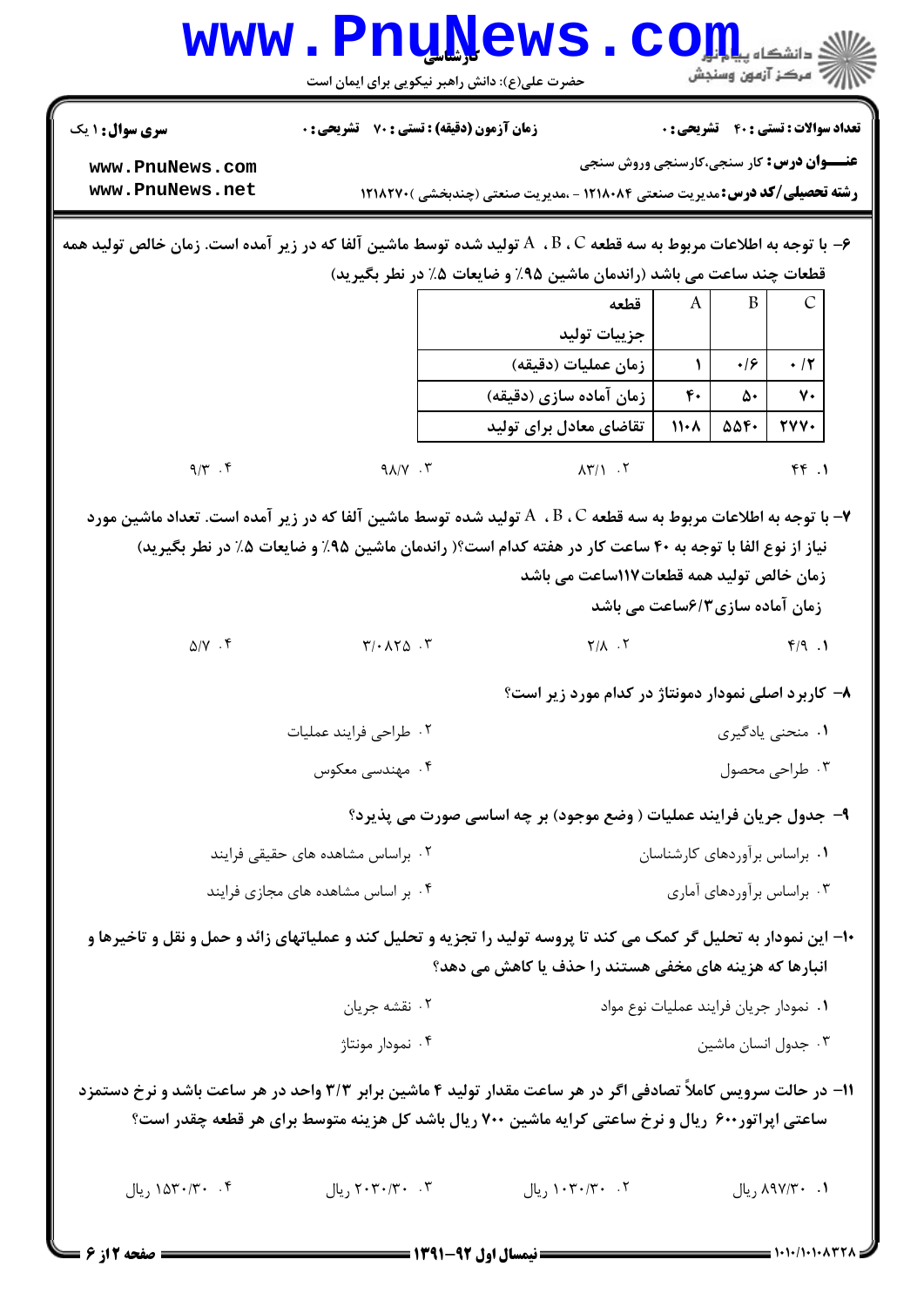|                                                                                                                              | <b>www.PnuNews</b><br>حضرت علی(ع): دانش راهبر نیکویی برای ایمان است                 |                                                                                    | ري دانشڪاه پي <mark>ا ۽ اور</mark><br>ا∛ مرڪز آزمون وسنڊش |  |  |  |
|------------------------------------------------------------------------------------------------------------------------------|-------------------------------------------------------------------------------------|------------------------------------------------------------------------------------|-----------------------------------------------------------|--|--|--|
| <b>سری سوال : ۱ یک</b>                                                                                                       | زمان آزمون (دقیقه) : تستی : 70 گشریحی : 0                                           |                                                                                    | <b>تعداد سوالات : تستي : 40 - تشريحي : 0</b>              |  |  |  |
| www.PnuNews.com<br>www.PnuNews.net                                                                                           |                                                                                     | <b>رشته تحصیلی/کد درس:</b> مدیریت صنعتی ۱۲۱۸۰۸۴ - ،مدیریت صنعتی (چندبخشی ) ۱۲۱۸۲۷۰ | <b>عنـــوان درس:</b> کار سنجی،کارسنجی وروش سنجی           |  |  |  |
|                                                                                                                              | ۱۲-   دقیق ترین و بهترین تجزیه و تحلیل عملیات به وسیله کدام روش زیر امکان پذیر است؟ |                                                                                    |                                                           |  |  |  |
| ۰۴ جدول از – به                                                                                                              | ۰۳ مطالعه حرکت کلان                                                                 | ۰۲ نمودار عملیات                                                                   | ٠١. مطالعه حركت خرد                                       |  |  |  |
|                                                                                                                              |                                                                                     | ۱۳- در راستای اصول اقتصادی حرکت ، بهتر است حرکات دست در چه صورتی انجام شود؟        |                                                           |  |  |  |
|                                                                                                                              | ۲. حرکات مستقیم الخط، پیوسته و نرم می باشد                                          |                                                                                    | ٠١ حركات مستقيم الخط، كوتاه، تند و مخالف هم               |  |  |  |
|                                                                                                                              | ۰۴ حرکات منحنی پیوسته، کوتاه و مخالف                                                |                                                                                    | ۰۳ حرکات منحنی پیوسته و یکنواخت و نرم                     |  |  |  |
|                                                                                                                              |                                                                                     |                                                                                    | ۰۱۴ معادل عنصر کاری خرد HOLD کدام است؟                    |  |  |  |
| ۰۴ گرفتن                                                                                                                     | ۰۳ حمل شی                                                                           | ۰۲ نگهداشتن                                                                        | <b>۱.</b> جابجایی                                         |  |  |  |
|                                                                                                                              |                                                                                     | ۱۵– کدامیک از عناصر کاری زیر از تربلیگ های مفید از نوع واقعی است؟                  |                                                           |  |  |  |
| ۰۴ بازرسی                                                                                                                    | ۰۳ رها کردن                                                                         | ۰۲ حمل                                                                             | ۰۱ جداکردن                                                |  |  |  |
| ۱۶- محول سازی برنامه ریزی ساخت به مسئول برنامه ریزی به جای سرپرستان تولید براساس کدام روش بهبود یافته زیر می<br>باشد؟        |                                                                                     |                                                                                    |                                                           |  |  |  |
|                                                                                                                              | ۰۲ تغییر در توالی فعالیتها                                                          |                                                                                    | ۰۱ حذف کارهای زائد                                        |  |  |  |
|                                                                                                                              | ۰۴ ساده سازی و تقلیل فعالیتها                                                       |                                                                                    | ٠٣ تركيب فعاليتها                                         |  |  |  |
|                                                                                                                              |                                                                                     | ۱۷– کدام گزینه ویژگی های انسان را درست بیان می کند؟                                |                                                           |  |  |  |
|                                                                                                                              | ٠٢ رفتار انسانها مى تواند علتى نداشته باشد                                          | ٠١ انسان ها از جميع جهات با يكديگرند يكسان هستند                                   |                                                           |  |  |  |
|                                                                                                                              | ۰۴ رفتار انسان براساس نیازهای او نیست                                               |                                                                                    | ۰۳ رفتار انسان دارای جهت است                              |  |  |  |
|                                                                                                                              |                                                                                     | <b>۱۸</b> - چه ارتباطی بین ادراک و نیاز های شخصی کارکنان وجود دارد؟                |                                                           |  |  |  |
|                                                                                                                              | ۰۲ ارتباط معکوس                                                                     |                                                                                    | ۰۱ ارتباط نزدیک                                           |  |  |  |
|                                                                                                                              | ۰۴ هيچ ارتباطي وجود ندارد                                                           |                                                                                    | ۰۳ ارتباط دور                                             |  |  |  |
| ۱۹- اگر ضریب عملکرد کارگری ۸۰٪ و زمان مشاهده شده ۵ دقیقه باشد و زمان اضافات مجاز ۱ دقیقه ، زمان استاندارد چقدر<br>خواهد بود؟ |                                                                                     |                                                                                    |                                                           |  |  |  |
| ۰۴ دقیقه                                                                                                                     | ۰۳ دقیقه                                                                            | ۰۲ ۶ دقیقه                                                                         | ۰۱ ۳۵ دقیقه                                               |  |  |  |
| <b>۲۰</b> - عبارت است از توالی عناصری که برای انجام و یا تکمیل یک فعالیت لازم می باشد؟                                       |                                                                                     |                                                                                    |                                                           |  |  |  |
| ۰۴ مونتاژ                                                                                                                    | ۰۳ تولید                                                                            | ۰۲ عنصر کاری                                                                       | ۰۱ سیکل عملیات                                            |  |  |  |
|                                                                                                                              |                                                                                     |                                                                                    |                                                           |  |  |  |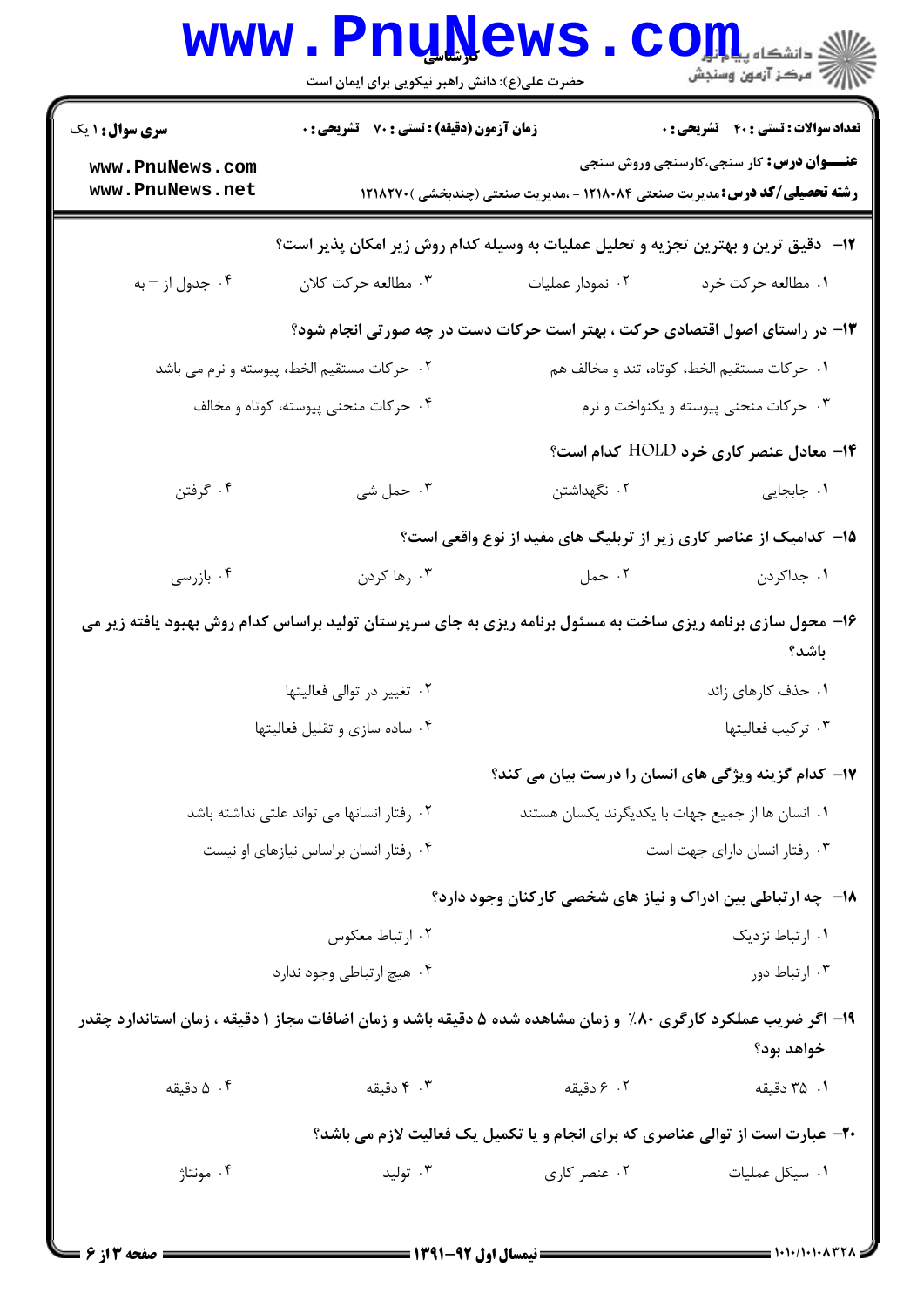|                                    | <b>www.Pnunews</b><br>حضرت علی(ع): دانش راهبر نیکویی برای ایمان است                                                   |                                   | $\text{C}\text{O}\prod_{\text{sp}}$ دانشکاه پیام<br>رآب مرڪز آزمون وسنڊش                                                              |  |
|------------------------------------|-----------------------------------------------------------------------------------------------------------------------|-----------------------------------|---------------------------------------------------------------------------------------------------------------------------------------|--|
| <b>سری سوال : ۱ یک</b>             | زمان آزمون (دقیقه) : تستی : 70 ٪ تشریحی : 0                                                                           |                                   | <b>تعداد سوالات : تستی : 40 قشریحی : 0</b>                                                                                            |  |
| www.PnuNews.com<br>www.PnuNews.net |                                                                                                                       |                                   | <b>عنـــوان درس:</b> کار سنجی،کارسنجی وروش سنجی<br><b>رشته تحصیلی/کد درس:</b> مدیریت صنعتی ۱۲۱۸۰۸۴ - ،مدیریت صنعتی (چندبخشی ) ۱۲۱۸۲۷۰ |  |
|                                    |                                                                                                                       |                                   | <b>۲۱</b> - مناسب ترین و رایج ترین کرونومترعقربه ای کدام است؟                                                                         |  |
|                                    | ۰۲ کرونومتر با بازگشت به صفر                                                                                          |                                   | ۰۱ کرونومتر دیجیتالی                                                                                                                  |  |
|                                    | ۰۴ کرونومتر باعقربه جدا                                                                                               |                                   | ۰۳ کرونومتر بدون بازگشت به صفر                                                                                                        |  |
|                                    |                                                                                                                       |                                   | ۲۲- کدام نوع از بیکاری های زیر جز بیکاریهای مجاز ثابت محسوب می شوند؟                                                                  |  |
|                                    | ۰۲ بیکاریهای مجاز ویژه                                                                                                |                                   | ۰۱ بیکاریهای مجازی ناشی از فرایند                                                                                                     |  |
|                                    | ۰۴ بیکایهای مجاز برای رفع خستگی                                                                                       |                                   | ۰۳ بیکاریهای مجاز مصلحتی                                                                                                              |  |
|                                    |                                                                                                                       |                                   | <b>۲۳</b> - کدام گزینه عامل فشار فکری است ؟                                                                                           |  |
|                                    | ۰۲ لباس محدود                                                                                                         |                                   | ۰۱ کارهای یکنواخت                                                                                                                     |  |
|                                    | ۰۴ ارتعاش                                                                                                             |                                   | ۰۳ سیستم های کوتاه مدت کاری                                                                                                           |  |
|                                    | ۲۴– برای انطباق زمانهای استاندارد با الزامات پیمانهای منعقده بین کارفرمایان و اتحادیه های صنفی در مورد دستمزدها کدام  |                                   | نوع زمان مجاز تعیین می شود؟                                                                                                           |  |
|                                    | ۰۲ زمان مجاز مصلحتی                                                                                                   | ۰۱ بیکاریهای مجازی ناشی از فرایند |                                                                                                                                       |  |
|                                    | ۰۴ بیکاری مجاز ویژه                                                                                                   |                                   | ۰۳ بیکاری مجاز احتمالی                                                                                                                |  |
|                                    | ۲۵– برای انجام نمونه گیری بایستی گروهی را تحت کنترل و آموزش قرار داد کدام گزینه به طور معمول تعداد نفرات گروه مورد    |                                   | آموزش را درست بیان می کند؟                                                                                                            |  |
| ۰۴ حداکثر ۱۵ نفر باشد              | ۰۳ حداقل ۱۰ نفر باشد                                                                                                  | ۰۲ حداقل ۱۵ نفر باشد              | ٠١ حداقل ۵ نفر باشد                                                                                                                   |  |
|                                    |                                                                                                                       |                                   | ۲۶- روش زمان سنجی با استفاده از نمونه گیری بر چه پایه ای استوار است؟                                                                  |  |
| ۰۴ قوانين اقتصادي                  | ٠٣ قانون احتمالات                                                                                                     | ۰۲ قوانین ریاضی                   | ۰۱ پژوهش عملیاتی                                                                                                                      |  |
|                                    | <b>۳۷</b> - در کدام مرحله از مراحل بررسی نمونه گیری از کار مقدار n ( تعداد موارد ملاحظه مورد نیاز) برحسب درجه اطمینان |                                   | مشخص شده و میزان خطای قابل پذیرش تعیین می شود؟                                                                                        |  |
| ۰۴ مرحله چهارم                     | ۰۳ مرحله سوم                                                                                                          | ۰۲ مرحله دوم                      | ٠١ مرحله اول                                                                                                                          |  |
|                                    | ۲۸– در کدام یک از مراحل زمان سنجی به روش داده های استاندارد ، اطلاعات اولیه جهت تشکیل معادلات رگرسیون فراهم می        |                                   | گر دد؟                                                                                                                                |  |
|                                    | ۰۲ زمان سنجي با ساعت                                                                                                  |                                   | ۰۱ زمان سنجى با كرونومتر                                                                                                              |  |
|                                    | ۰۴ ایجاد معادلات برگشت                                                                                                |                                   | ۰۳ ایجاد معادلات نمایی                                                                                                                |  |
|                                    |                                                                                                                       |                                   |                                                                                                                                       |  |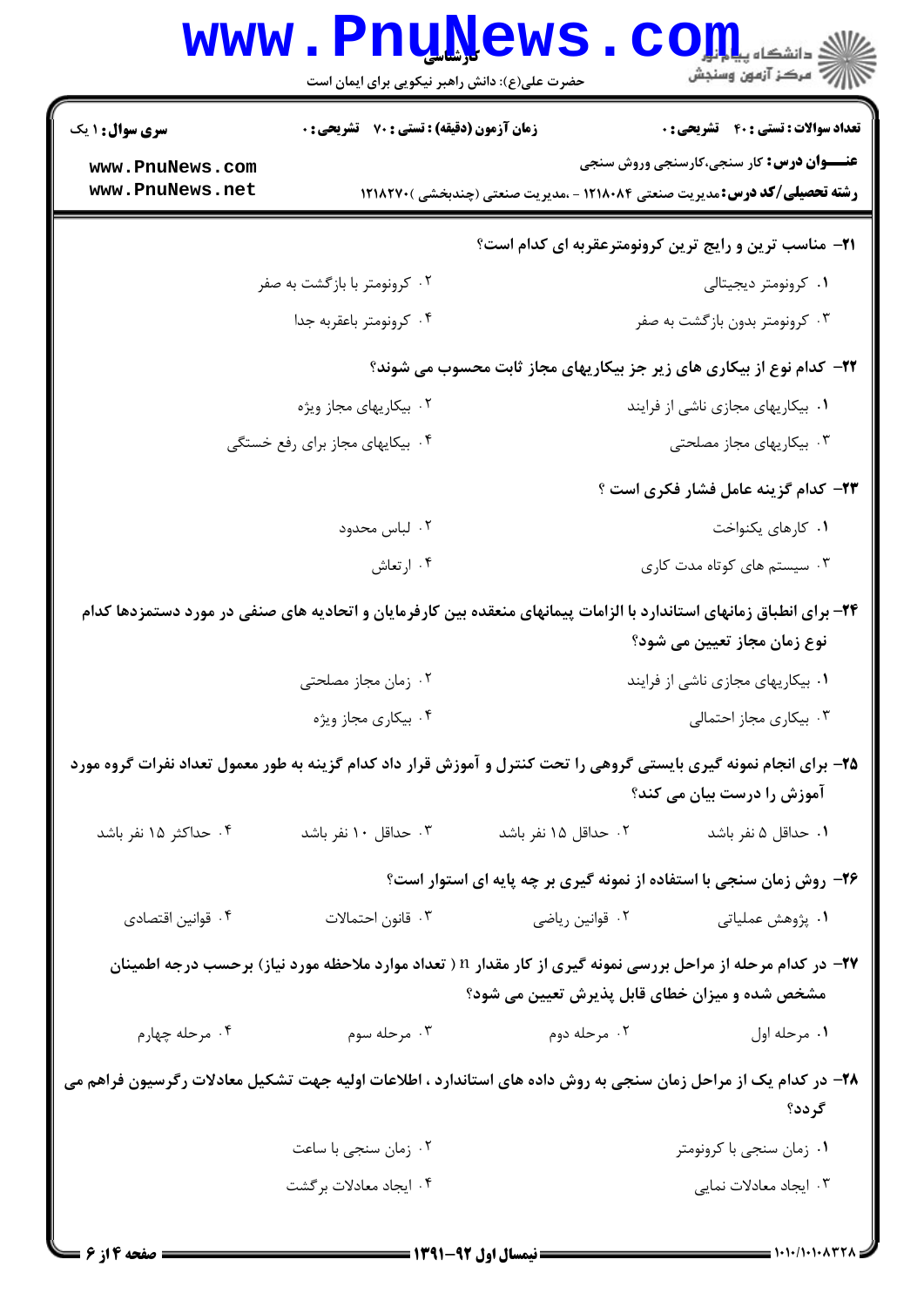|                                                                                                                                                     | www.PnuNews<br>حضرت علی(ع): دانش راهبر نیکویی برای ایمان است                                                    |                                                                                   | الله دانشگاه پیام اور<br>۱۳۱۴ - مکن آزمون وسنجش |  |  |
|-----------------------------------------------------------------------------------------------------------------------------------------------------|-----------------------------------------------------------------------------------------------------------------|-----------------------------------------------------------------------------------|-------------------------------------------------|--|--|
| <b>سری سوال : ۱ یک</b>                                                                                                                              | <b>زمان آزمون (دقیقه) : تستی : 70 قشریحی : 0</b>                                                                |                                                                                   | <b>تعداد سوالات : تستی : 40 قشریحی : 0</b>      |  |  |
| www.PnuNews.com                                                                                                                                     |                                                                                                                 |                                                                                   | <b>عنـــوان درس:</b> کار سنجی،کارسنجی وروش سنجی |  |  |
| www.PnuNews.net                                                                                                                                     |                                                                                                                 | <b>رشته تحصیلی/کد درس:</b> مدیریت صنعتی ۱۲۱۸۰۸۴ - ،مدیریت صنعتی (چندبخشی )۱۲۱۸۲۷۰ |                                                 |  |  |
|                                                                                                                                                     | ۲۹- هنگام طرح و تدوین داده های استاندارد باید سعی شود که بین سادگی داده ها و کاهش هزینه ها از یک طرف و کدام     | گزینه زیر از طرف دیگر به بهترین وجهی تعادل برقرار گردد ؟                          |                                                 |  |  |
| ۰۴ خطای تخمین ها                                                                                                                                    | ۰۳ کارایی                                                                                                       | ۰۲ تنوع                                                                           | ۰۱ کاربردها                                     |  |  |
|                                                                                                                                                     |                                                                                                                 | ۳۰− برای اینکه داده های زمانی به دست آمده دارای قابلیت بیشتری باشد:               |                                                 |  |  |
|                                                                                                                                                     | ۰۱ حتی الامکان عناصر مشترکی از کار را که به طریق یکسان انجام می شود برای تجزیه و تحلیل با یکدیگر گروه بندی کنیم |                                                                                   |                                                 |  |  |
|                                                                                                                                                     |                                                                                                                 | ۰۲ کارها را جداگانه براساس اجزا خود بررسی و تجزیه و تحلیل شود                     |                                                 |  |  |
|                                                                                                                                                     |                                                                                                                 | ۰۳ کارهای مشترک را به یک فرد خاص واگذار کنیم و سپس تجزیه و تحلیل کنیم             |                                                 |  |  |
|                                                                                                                                                     |                                                                                                                 | ۰۴ عناصر مختلف کارها را با هم گروه بندی کنیم و سپس تجزیه و تحلیل کنیم             |                                                 |  |  |
|                                                                                                                                                     |                                                                                                                 | <b>۳۱</b> - کدام گزینه از فاکتورهای موثر در انتخاب سیستم MOST مناسب است؟          |                                                 |  |  |
| ۰۴ کیفیت                                                                                                                                            | ۰۳ هزينه سيكل                                                                                                   | ۰۲ دقت مورد نیاز                                                                  | ٠١ تنوع عمليات                                  |  |  |
|                                                                                                                                                     | ۳۲– از این مدل هنگامی استفاده می شود که شی یا قطعه در طول یک مسیر محدود نشده از درون هوا، از نقطه ای به نقطه    |                                                                                   | دیگر به حرکت در آورده می شود؟                   |  |  |
|                                                                                                                                                     | ۰۲ مدل حرکت انشعابی سیستم Most                                                                                  |                                                                                   | ۰۱ مدل حرکت کنترلی سیستم Mini Most              |  |  |
|                                                                                                                                                     | ۰۴ مدل توالی حرکت کنترلی Most Maxi                                                                              | ۰۳ مدل توالی حرکت عمومی سیستم Mini Most                                           |                                                 |  |  |
|                                                                                                                                                     | ۳۳- در الگوی توالی حرکات کنترلی سیستم Most Mini کدام پارامتر زیر برای آغاز تمامی حرکات که یک شی بر روی یک       | مسیر کنترل شده است مورد استفاده قرار می گیرد؟                                     |                                                 |  |  |
| $B$ . $\mathfrak k$                                                                                                                                 | $I \cdot \mathbf{v}$                                                                                            | $X \cdot Y$                                                                       | $M \cdot Y$                                     |  |  |
|                                                                                                                                                     |                                                                                                                 | <b>۳۴</b> - سیستم Basic Most دارای چند مدل توالی است؟                             |                                                 |  |  |
| ۰۴ چهار مدل                                                                                                                                         | ۰۳ سه مدل                                                                                                       | ۰۲ دو مدل                                                                         | ۰۱ یک مدل                                       |  |  |
| ۳۵– کدام گزینه تعداد ستونها برای حرکت اعضا بدن در کارت جدول اطلاعات بستن /باز کردن در مدل توالی استفاده از<br>ابزار Basic Most را درست نشان می دهد؟ |                                                                                                                 |                                                                                   |                                                 |  |  |
| ۰۴ چهار ستون                                                                                                                                        | ۰۳ سه ستون                                                                                                      | ۰۲ دو ستون                                                                        | ۰۱ یک ستون                                      |  |  |
| ۳۶− این پارامتر از مدل توالی حرکت کنترلی سیستم Basic Most هنگامی کاربرد دارد که یک قسمت کار توسط ماشین کنترل                                        |                                                                                                                 |                                                                                   | شود؟                                            |  |  |
| ۰۴ پارامتر A                                                                                                                                        | $\mathrm{I}$ بارامتر $\cdot$ ۳                                                                                  | $B$ ۰۲ پارامتر $\cdot$                                                            | ٠١. پارامتر×                                    |  |  |
| $\blacktriangleright$ :18 A $\blacktriangleright$ and $\blacktriangleright$                                                                         |                                                                                                                 |                                                                                   |                                                 |  |  |